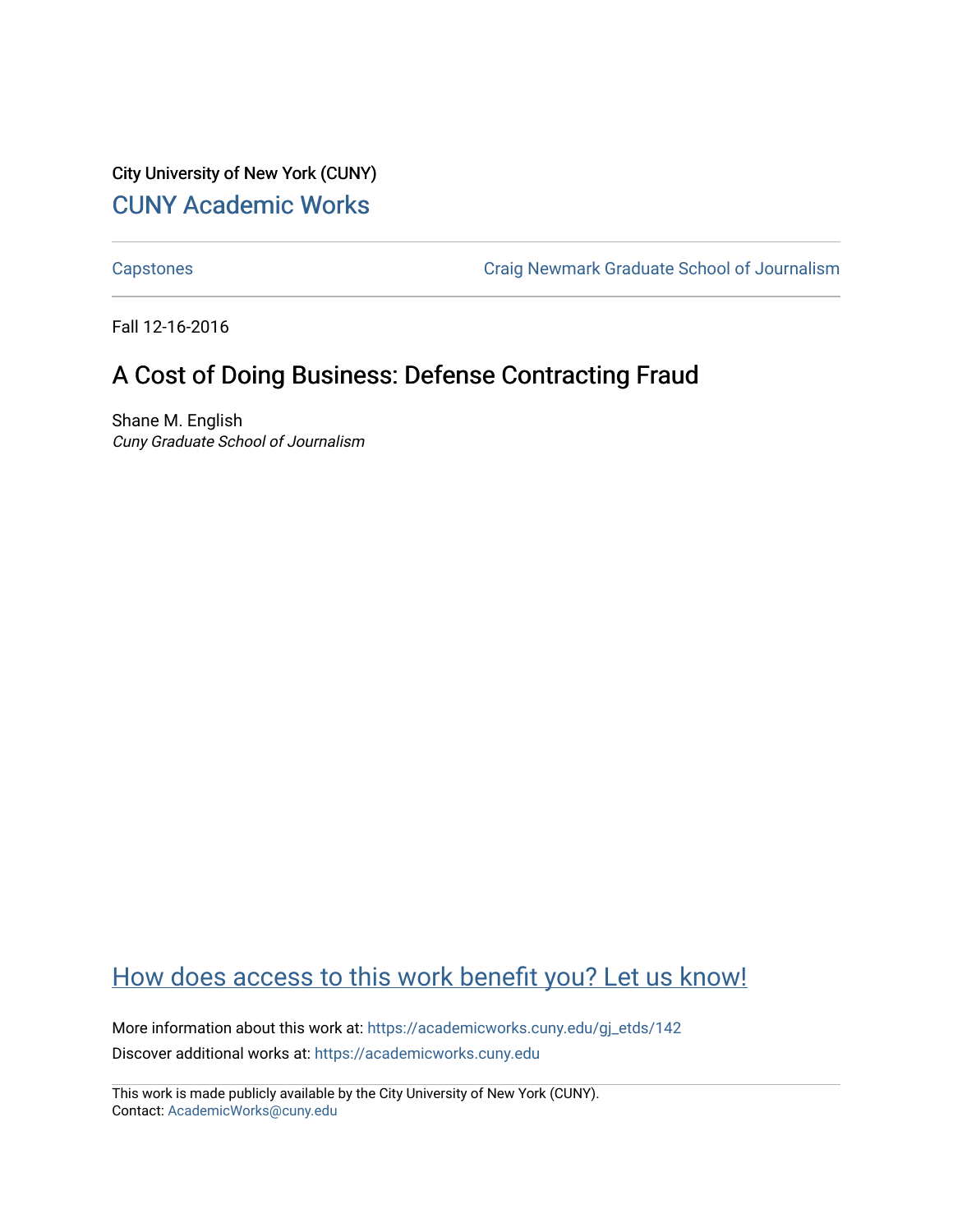## The Cost of Doing Business

In March 2001, defense contractor EOTech signed a \$7.35 million agreement with the Department of Defense to provide sights for automatic rifles. The sights were defective; they lost accuracy at extreme temperatures, despite EOTech's explicit promises. In fact, the potential for failure was so great that the Norwegian military declined to purchase the sites before EOTech attempted to sell them to the United States. Internal EOTech documents revealed that the company was aware of the flaws and still marketed them to the military without proposed fixes.

It was not until the FBI conducted an independent investigation that EOTech's sights were found to be faulty by the United States. After the FBI discovered the flaws, the US Attorney Preet Bharara's office filed a civil suit. EOTech settled within 24 hours. Instead of being disallowed to bid for contracts, EOTech continued to bid and receive contracts with the United States government.

Despite allegations of fraud substantiated by an FBI investigation and US Attorney's office that span over 10 years, defense contractor EOTech remains eligible to do business with the US. EOTech agreed to pay \$25.6 million to the US Government in November 2015 to settle allegations that the company violated the False Claims Act and defrauded the Department of Defense, the Army and the Navy over a 10-year period.

EOTech Is not alone: since 2000, eight of the largest defense contractors have been found criminally or civilly liable for fraud yet continue to do business with the US government.

### **Suspension & Debarment**

Suspension and debarment are measures that the US government can take to protect tax dollars from being wasted by fraudulent or potentially fraudulent contractors. The law makes it very clear: suspension and debarment are not considered to be punishments.

"The debarment remedy is one of the government's most powerful tools to protect taxpayers from entities who engage in dishonest, unethical or otherwise illegal conduct or are unable to satisfactorily perform their responsibilities under Federal funded awards," said David M. Sims, chair of the Interagency Suspension and Debarment in a statement before the Senate Committee on Homeland Security and Governmental Affairs. "Debarment is a discretionary decision by the Government as a consumer of goods and services, which serves the purpose of protection not punishment."

[A memo](https://www.justice.gov/dag/file/769036/download) from Sally Quillian Yates, the deputy Attorney General, clarifying the justice department's role in preventing or prosecuting contractor fraud and misconduct lists "exclusion,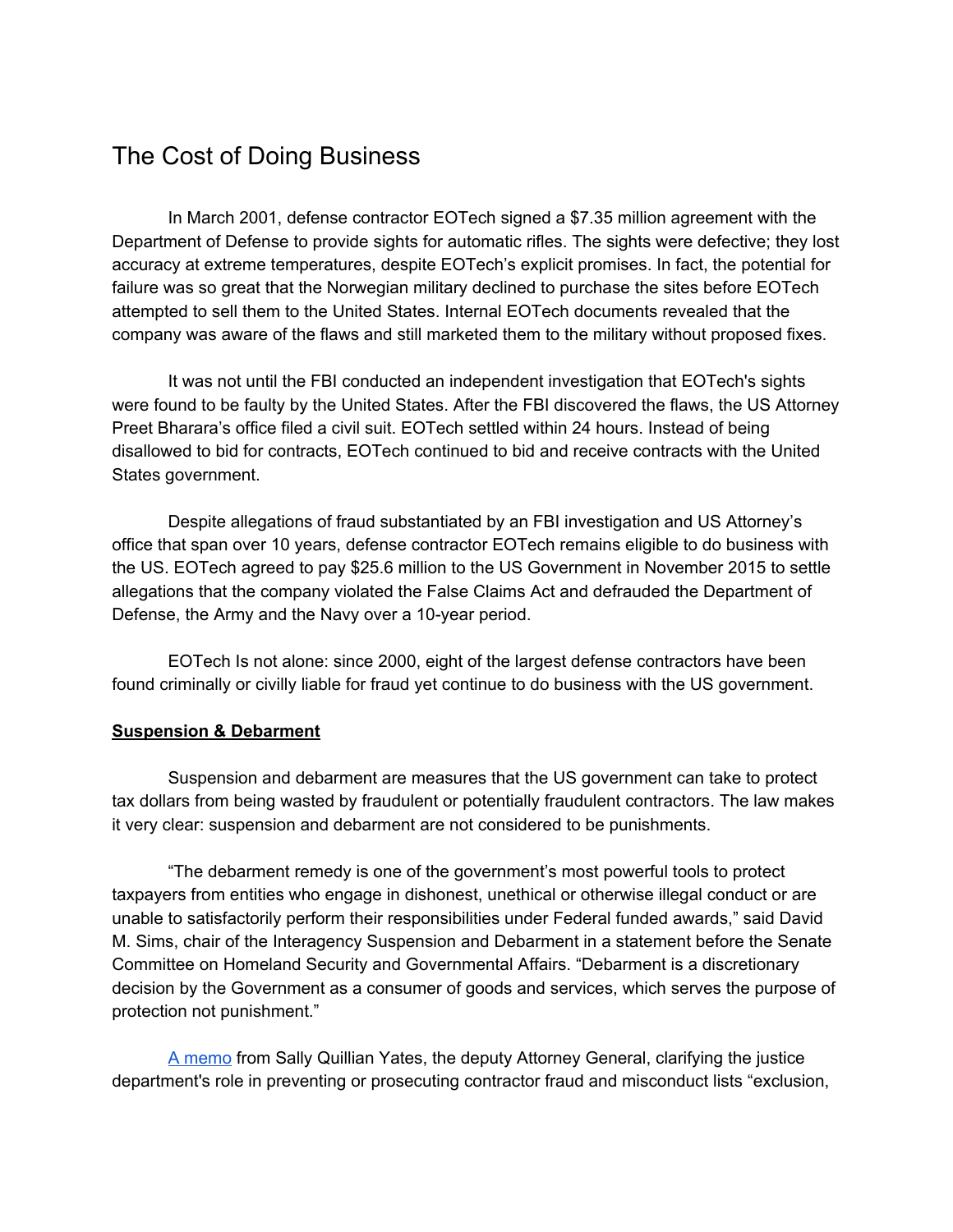suspension and debarment" as one of "remedies" for fraud alongside civil or criminal prosecution.

Suspension and debarment are tools that the government can use to protect itself from conscious or negligent fraud. Though both prevent contractors from making money from government contracts they are, according to experts and the governing guidelines, they are tools for the government to proactively protect itself going forward, not punishments meant to harm contractors.

[The Federal Acquisition](https://www.acquisition.gov/?q=browsefar) Regulation (FAR) is the law that governs why and the government may seek assistance from the private sector. The far-reaching legislation dictates the terms under which contracts are open for public bidding vs. more limited private bidding. It regulates how subcontractors can and cannot be used. It outlines how contracts are written and how they can be terminated. It also governs how and why contractors can be prevented from bidding or receiving contracts due to actions which impede the efficiency or integrity of the US government.

According to the FAR, suspension and debarment are tools to protect the integrity of the contracting process and to maintain accountability. The relevant section of the FAR reads: "The serious nature of debarment and suspension requires that these sanctions be imposed only in the public interest for the Government's protection and not for purposes of punishment."

"Without long term financial consequences, I question whether there is any incentive to change corporate culture," said Neil Gordon, an investigator at the Project on Open Government (POGO). "Some of these companies have extensive histories and accusations of fraud but they are rarely prevented from bidding on government contracts."

Debarment is the process by which the government prevents contractors, whether individuals or companies, from bidding on or accepting government contracts. A contractor can be debarred for fraud, back taxes, or failing to adhere to drug-free workplace guidelines. However, debarment or suspension is completely separate from the legal process. A contractor can only be debarred by a head of a government agency, like the General Services Administration or Department of Defense, or an agent acting on a head's behalf. In order for a company to be debarred, there needs to be considerable evidence of wrongdoing: i.e. a criminal conviction. Debarments can last up to three years.

Suspension, on the other hand, is immediate and temporary: it lasts less than 12 months. A company can be suspended following a criminal indictment. Since it is temporary, it can be reversed if the indictment is dropped or there is no conviction.

However, suspension and debarment can be mitigated by a number of factors: voluntary compliance, cooperation and corporate reorganization are some examples.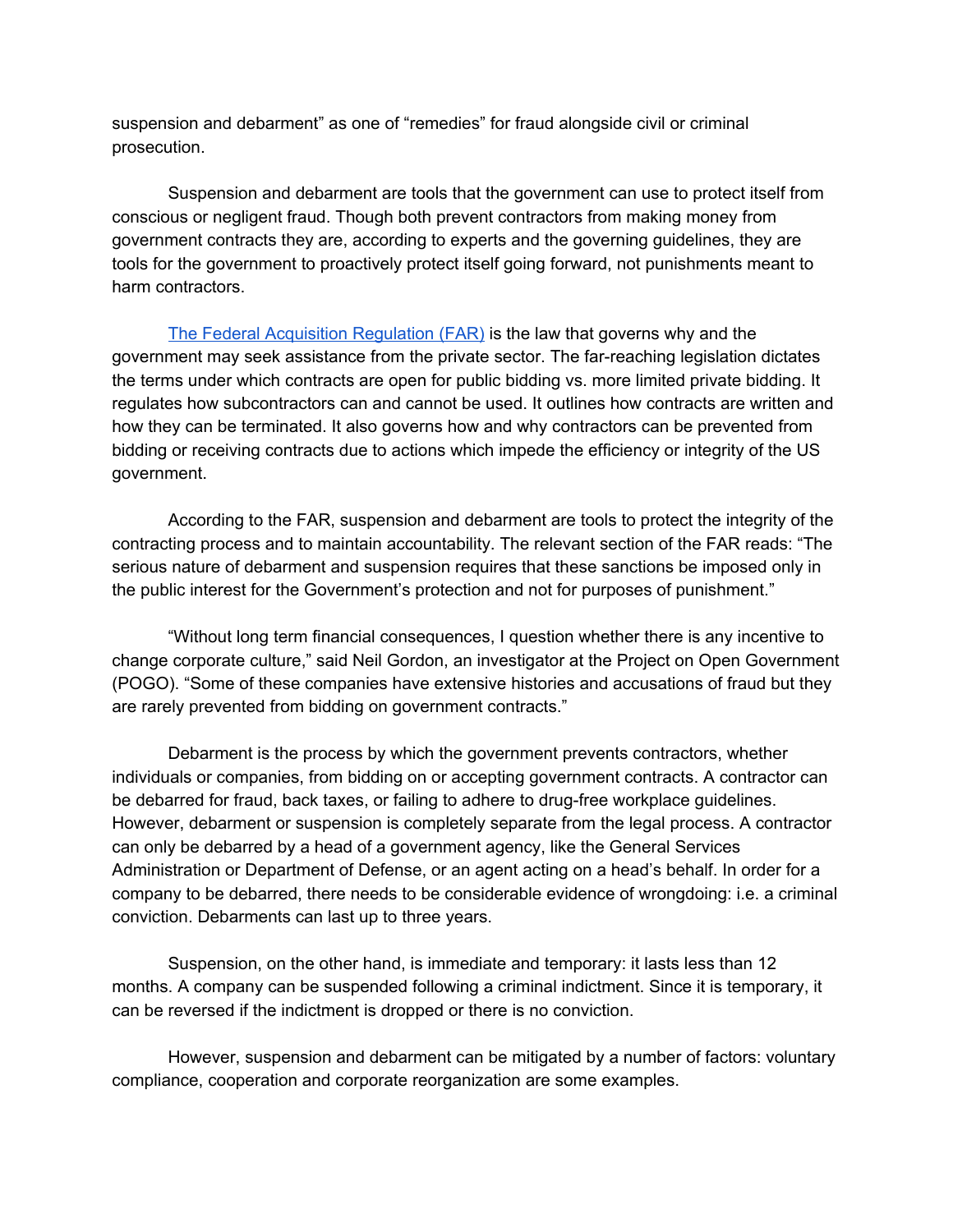This means that a civil settlement with an admission of misconduct or fraud does not always result in the suspension or debarment of a contractor. The data gathered shows that numerous government contractors committed fraud and were found criminally or civilly liable but only paid fines. Granted, these fines were often in excess of \$1 million but many of these companies received billions of dollars in government contracts each year.

Despite the potential for fraud and high-profile instances of fraud popping up in the last 15 years, outside contracting has been crucial to the US military and defense apparatuses since before the Constitution was written. Contracted support staff have provided equipment and services since [the Revolutionary War.](http://www.acq.osd.mil/dpap/pacc/cc/history.html) Initially the US Military attempted to directly furnish supplies by having officers purchase what their units needed. By 1781, the US had shifted to using private contractors to procure supplies. Shifting needs and the rapid increase in technological complexity caused the government to grow and more and more reliant on contractors as the weapons, vehicles and computer systems became more central to the US defense apparatus.

The government chooses to rely on contractors to speed acquisition and to allow the government to manage a system that's malleable and ready to face new challenges at a moment's notice, according to "At What Risk?," a 2011 report on the potential overreliance on outside contractors. The report notes that, in theory, private companies can provide trained personnel more quickly than the government could; instead of creating new government agencies to handle each variable in a conflict, the government chooses to hire private companies on a contingent basis.

Private companies are also able to hire and fire more quickly and on a more temporary basis than the governmental agencies that draft the contracts, said Benjamin Friedman of the Cato Institute. He added that the ability to retain only the most useful personnel was a driving factor behind the extensive use of the contracting system.

Both Friedman and "At What Risk?" said that cost was one of the major factors in using outside contractors. In theory, competition for government contracts will drive agencies to offer the best service at the lowest possible price. "At What Risk?" notes that there have been few studies to either confirm or refute whether competition for contracts is actually a cost saving measure.

"There's a history of a private arsenals as opposed to public arsenals in the wake of WWII," said Benjamin Friedman of the Cato Institute. Defense contracting grew out of a need for the government to be able to quickly mobilize businesses and ramp up production in response to varying global events. "It's easier to temporarily hire a contractor than it is to hire and fire full-time government employees," said Friedman.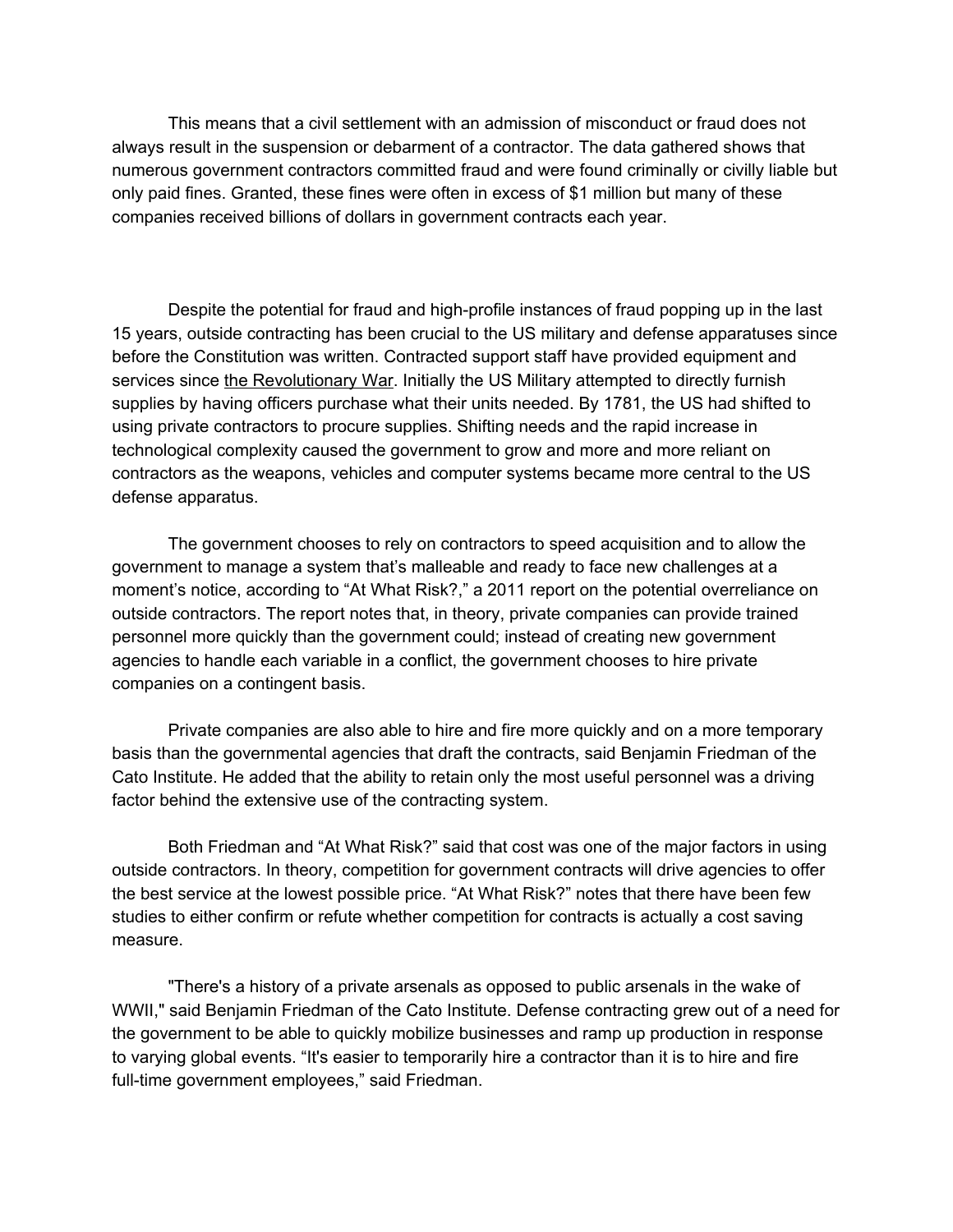Essentially, Friedman explained, the contracting system allows an agency of the US government to procure specific items or to research new technology without creating an entire department within the agency. For instance: instead of purchasing and manufacturing small arms in government owned and operated plants, the Department of Defense can use existing private arms companies to quickly furnish the needed supplies.

"Though it can be bogged down by politics and the costs of doing business in Washington, ideally, allowing the government to employ private businesses will increase efficiency," said Friedman. Friedman adds that the system looks much more chaotic and clumsy from the outside. "For contracting officers, this is just the nature of the system," he said.

\*\*\*

The scope of the modern defense contracting system means that contractors are often left to police themselves by internal audit (for financial fraud like overcharging/mischarging for labor) or by contractual obligation (if providing materials or products) said Neil Gordon from the Project on Government Oversight.

"The largest contractors should constantly be auditing themselves. It's the easiest way to make sure that they can continue to do business with the US," said Friedman. "The government will generally accept errors and won't hold contractors who admit mistakes liable."

"Accounting errors and billing mistakes do happen. A lot of discrepancies between contractors and the government come down to human error, not malice," said Gordon. Gordon concurred with Friedman's assessment, adding that contractors that adopt a policy of transparency after a mistake typically continue to do business with the US.

In [testimony before](http://www.hsgac.senate.gov/hearings/weeding-out-bad-contractors-does-the-government-have-the-right-tools) Congress in November 2011, Steven Shaw (then the US Air Force Deputy Council who served as the Air Force's debarment and suspension official) said mandatory debarment would discourage contractors from working with the government to improve contractor behavior. In Shaw's view discretion is vital for the contracting and procurement system to work (Currently Shaw serves as senior counsel at Covington & Burling LLP. and is a member of their Government Contracts Practice Group).

Without discretion, contractors "would have every incentive to stonewall, deny problems exist, and not make changes for fear of potential liability that would result in a mandatory debarment regardless of their willingness to change," he said.

Although Shaw said discretion is the most effective way for contracting officials to work, he was clear about his belief that contractors must face scrutiny in all aspects of their business.

"There is no logical basis to conclude that a corrupt corporate culture that leads government contractors to engage in unethical behavior abroad or in their commercial businesses would not also lead to misconduct in their government businesses," Shaw said.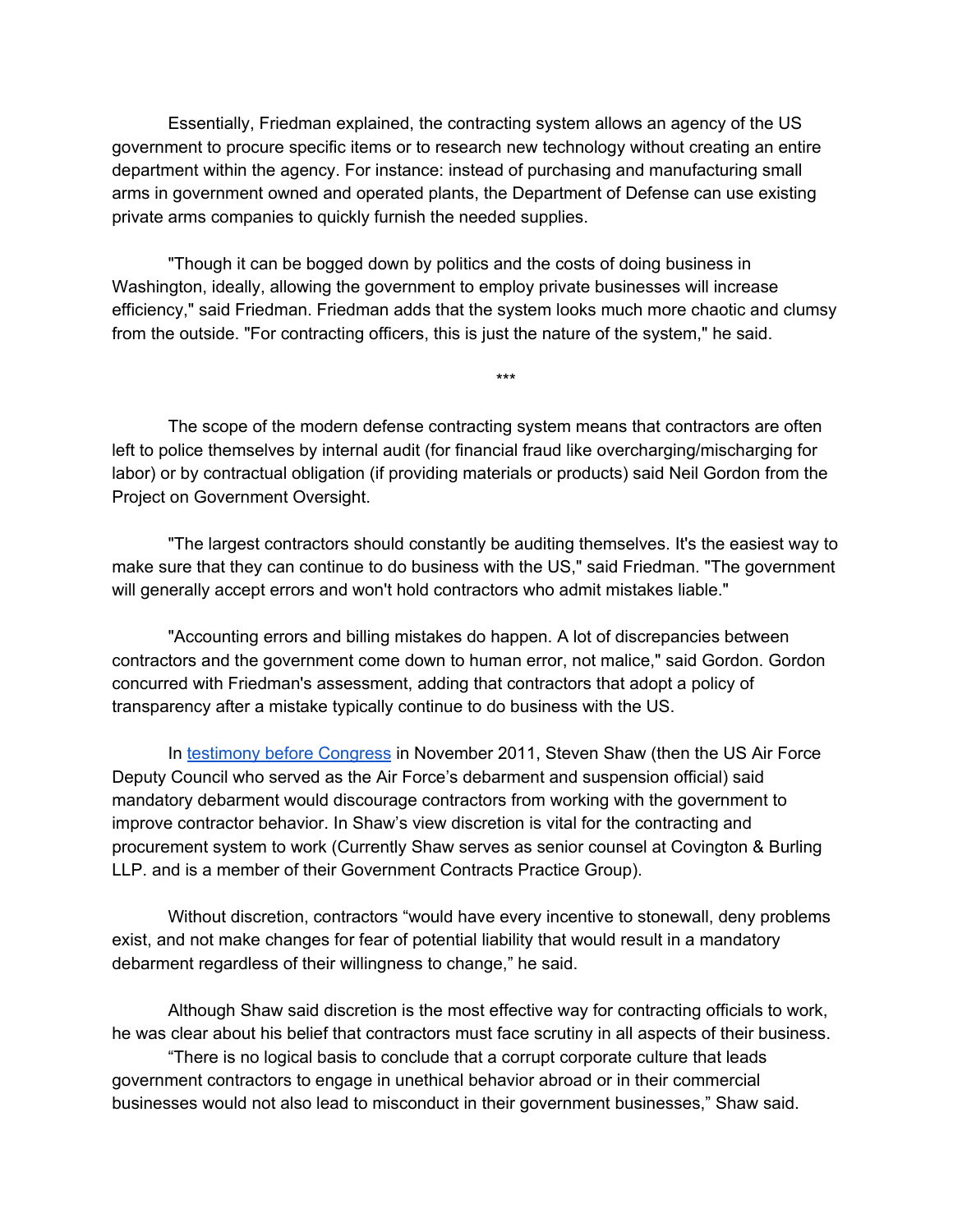Shaw's testimony lines up with the government's designation of suspension and debarment as tools to protect the government's integrity and not as punishments. As Shaw's testimony indicates, contracting officials use the possibility of suspension or debarment as a method to bring noncompliant contractors to the table and to coax contractors into compliance.

In fiscal year 2015, the top ten contractors alone were awarded \$119.9 billion in government contracts.

"A report issued by the Department of Defense just last month shows that over a 10-year period, DOD awarded \$255 million to contractors who were convicted of criminal fraud," said Senator Joe Lieberman, at a 2011 hearing titled "Weeding Out Bad Contractors." "And almost \$574 billion to contractors involved in civil fraud cases that resulted in a settlement or judgment against the contractor."

Lieberman added that most federal agencies had debarred or suspending fewer than 20 contractors over the previous five years.

Following eight years of intervention in the Middle East, the government began to focus on the efficiency of the contracting process. During the first decade of the US's intervention in the Middle East, [numerous](http://www.sanders.senate.gov/newsroom/press-releases/fraudulent-defense-contractors-paid-1-trillion) [high](https://www.thenation.com/article/pentagon-fraud-papers-contractors-defrauded-dod-were-rewarded-285-billion-new-contracts/) [profile](http://www.stripes.com/news/report-u-s-wasted-60-billion-in-contracting-fraud-abuse-1.153787) [instances](https://www.wired.com/2011/08/wasted-war-cash/) of contractor fraud brought the inadequacies of the government's oversight to light.

In 2011, Neil Gordon of the Project On Government Oversight wrote "at least one out of every six dollars spent by U.S. taxpayers on contracts in Iraq and Afghanistan over the past decade--more than \$30 billion--has been wasted."

The high profile fraud cases that came to light in 2011 put pressure on government agencies to apply extra scrutiny to contractors and proposed debarments increased by 60 percent that year, according to a presentation on suspension and debarment by Thompson Coburn LLP, a law firm with contracting specialists in their Washington, D.C. office.

The presentation noted that between 2001 and 2011, 30 contractors were found criminally liable of committing fraud but that only 17 of those contractors were debarred. Ninety-one contracts were found civilly liable yet only 35 were debarred. The presentation said that the Department of Defense and Inspector General's office were satisfied "that the existing remedies with respect to contractor wrongdoing were sufficient."

Contractors win "contracts that are well in excess of the fine amount," said Nicholas Wagoner, an attorney and author of a paper on contractor misconduct cited by POGO. "They accept the penalty and pay it and it simply becomes a cost of doing business when they continue to receive contracts from the government."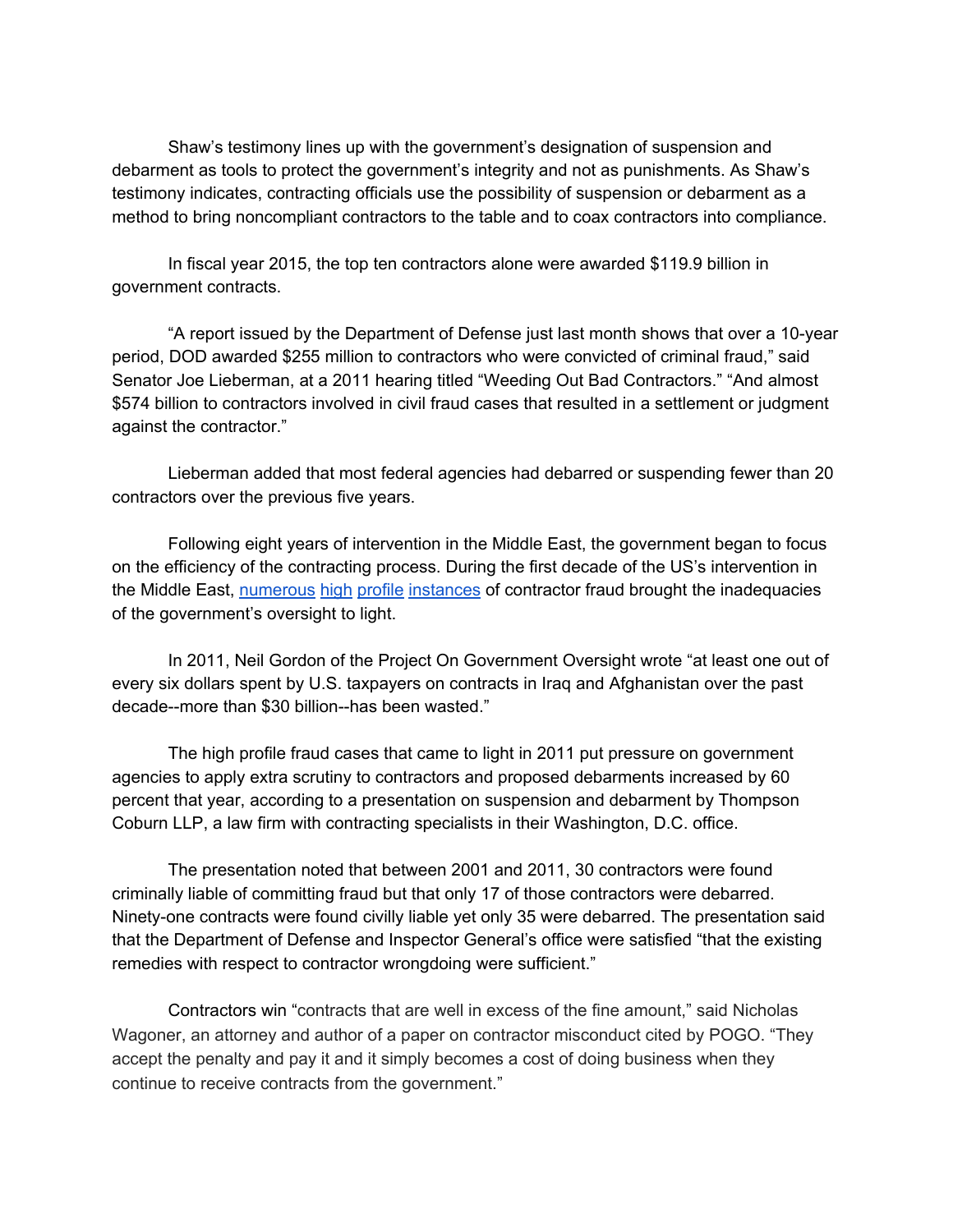#### **EOTECH Example**

Beginning in 2001, EOTech contracted with the Department of Defense, the Department of Homeland Security and the FBI to provide weapons sights capable of withstanding extreme temperatures and combat conditions. By 2006, EOTech learned that its sights would fail in cold or humid conditions and failed to disclose this information to the government according to the complaint filed by the US Attorneys Office for Southern New York.

EOTech is an optics company that provides weapons sights and surveillance equipment to the US government as well as to retail clients. EOTech invented and designed the first holographic weapon sight at the turn of the 21st century.EOTech's holographic sights were commonly used by US Special Forces because their design allowed soldiers to keep both eyes open while aiming, reducing the loss of peripheral vision. The company marketed its holographic weapon sights as capable of functioning between -40 degrees to 140 degrees Fahrenheit. EOTech also claimed that the sights could withstand extremely humid conditions.

According to the complaint by the US Attorney's office, the performance standards were crucial because "US troops used EOTech's combat optical sights in Iraq and Afghanistan, as well as in the jungle, mountains, desert, and other extreme environmental conditions around the world." EOTech's 2004 and 2010 contracts, worth a total of \$20.4 million, explicitly stated that EOTech must "notify the Government of any and all performance related data" affecting the sights.

Internal EOTech documents reveal that in August of 2006, an army infantry unit complained that the target reticle drifted off-center in extreme temperatures. Anthony Tai, EOTech's Chief Technology Officer at the time, ordered immediate testing. In an email to company higher-ups, Tai wrote, "We cannot have soldiers test our sights for drift in the battlefield." During a deposition, the test engineer responsible for evaluating the sights said that he didn't remember anyone attempting to fix the flaws.

Despite the attention of the CTO, the problem was neither fixed nor acknowledged until the FBI independently uncovered the flaw in 2015. The FBI exposed the sights to weather in Virginia and noticed that the targeting reticle drifted away from the center. Notably, Virginia rarely reaches the highs of 140 degrees Fahrenheit or lows of -40 degrees Fahrenheit that EOTech claimed its sights could withstand.

When confronted by the FBI in 2015, EOTech claimed that the flaw was newly discovered. EOTech learned of a second flaw in its holographic sights when it attempted to sell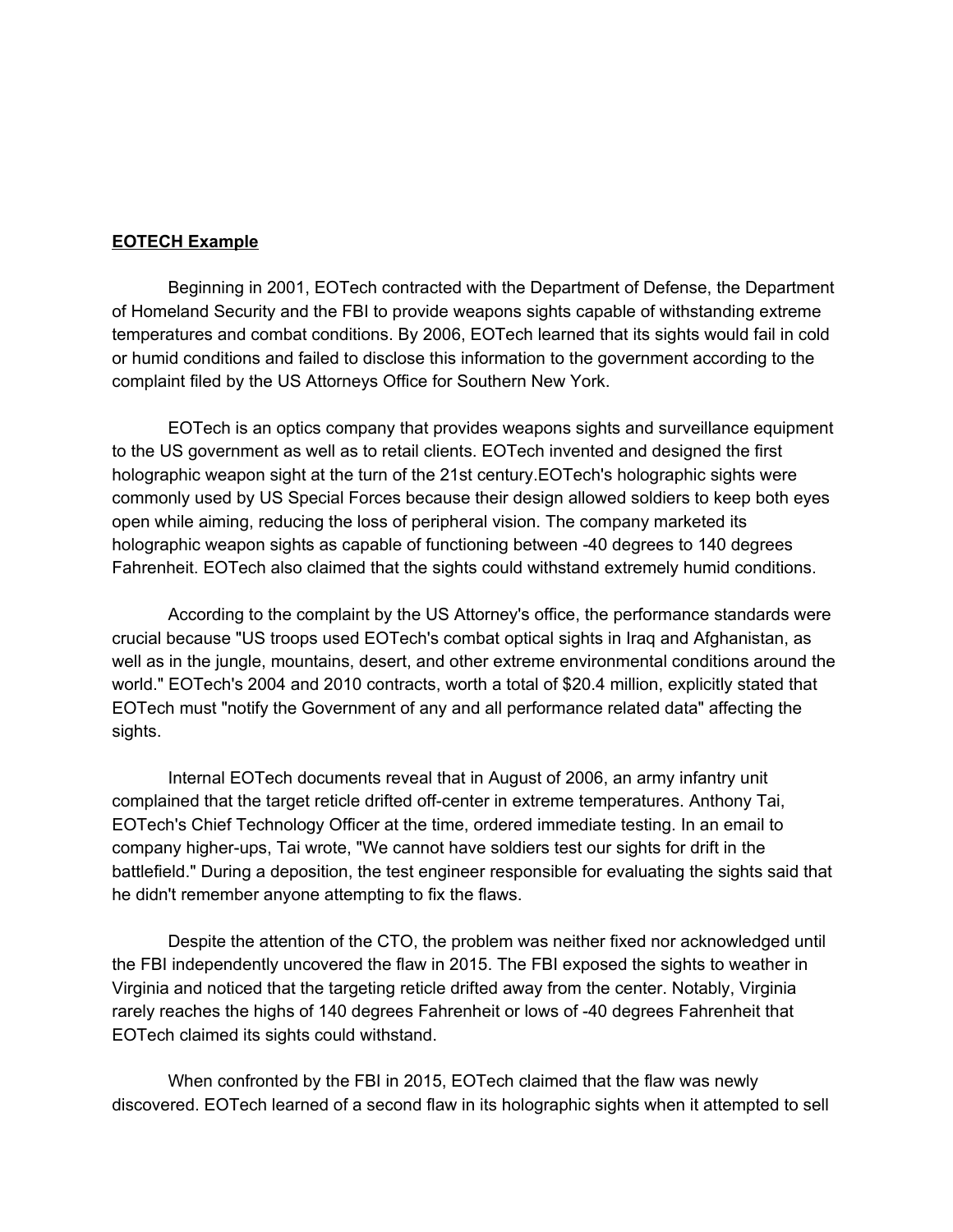its optics to the Norwegian Army in January 2007. During field-testing in Norway, however, the aiming dot distorted, making proper aiming very difficult. Norway passed on EOTech's sights yet the company continued to provide these same optics to the US Military.

EOTech's CTO issued an internal memo admitting that the company "had never looked at the sight performance at very low temperatures" and that EOTech "assumed the sight performed about the same at" 68 degrees Fahrenheit as it did between -40 degrees and 104 degrees Fahrenheit. [Note: To maintain consistency, temperatures were converted to Fahrenheit from Celsius]

\*\*\*

EOTech did not disclose this flaw to the military until 2008, when, instead of acknowledging the distortion effect, the company informed the US government that they were upgrading the sights' performance as opposed to correcting a flaw. Despite fraudulently representing its sights and withholding information about failure from the US government, EOTech was slapped with a fine that barely exceeded the total of its contracts. According to the publicly available data, the US purchased at least \$24 million worth of EOTech's sights.

Within 24 hours of the US Attorney's office filing a complaint to recover triple the damages, as allowed by the False Claims Act, as well as civil penalties, EOTech settled. The terms of the settlement required that the company, its parent company L-3 and EOTech's former president Paul Mangano admit responsibility for the company's fraudulent actions and pay \$25.6 million.

Although EOTech and L-3 Communications admitted and acknowledged fraudulent activity, the GSA and EOTech's government contracting official declined to suspend or debar either subsidiary or parent company. Instead of preventing EOTech or L-3 Communications from continuing to bid on, the contracting official used his or her discretion to do nothing.

"The company has 15 instances of misconduct dating back to 2007—including 6 contract fraud cases—for which it has paid over \$45 million in fines, penalties, and settlements. In addition, an L-3 unit was briefly suspended from federal contracting in 2010 for allegedly spying on a military computer network," Neil Gordon wrote in a December 2015 blog post highlighting L-3 Communications EOTech's settlement.

A representative for EOTech and its parent company L-3 Communications declined to comment about the settlement. The General Services Administration's Suspension and Debarment Division would not comment on specific cases other than to refer to EOTech and L-3's System for Award Management records, which do not show any suspensions or debarments.